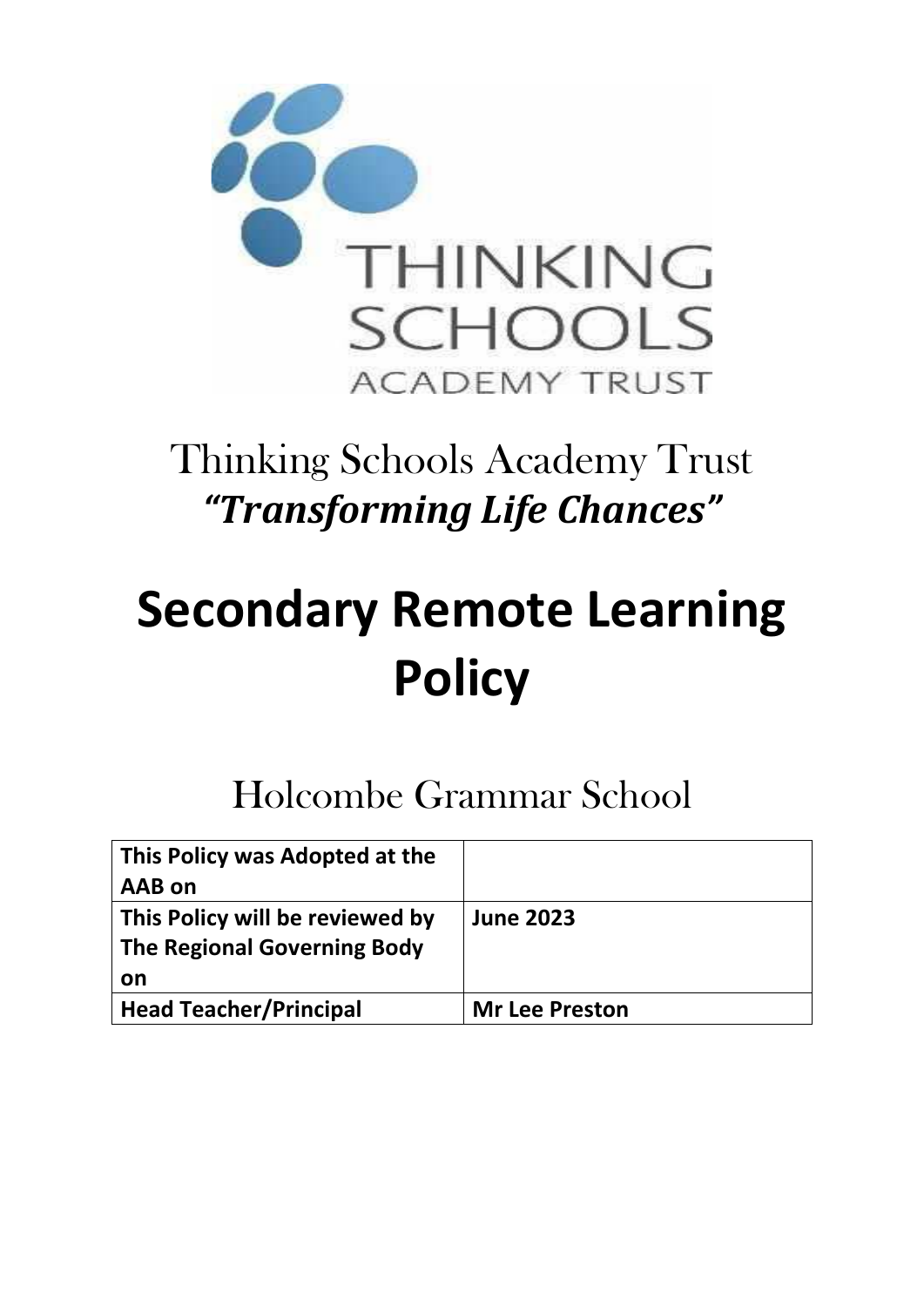# **Contents**

- **1. Aims**
- **[2. Roles and responsibilities](file:///C:/Users/lwd01/AppData/Local/Microsoft/Windows/INetCache/Content.Outlook/07XD339J/Paper%208%20-Remote%20Learning%20Policy%20Secondary.docx%23_Toc42788450)**
- **[3. Who to contact](file:///C:/Users/lwd01/AppData/Local/Microsoft/Windows/INetCache/Content.Outlook/07XD339J/Paper%208%20-Remote%20Learning%20Policy%20Secondary.docx%23_Toc42788451)**
- **[4. Data protection](file:///C:/Users/lwd01/AppData/Local/Microsoft/Windows/INetCache/Content.Outlook/07XD339J/Paper%208%20-Remote%20Learning%20Policy%20Secondary.docx%23_Toc42788452)**
- **[5. Safeguarding](file:///C:/Users/lwd01/AppData/Local/Microsoft/Windows/INetCache/Content.Outlook/07XD339J/Paper%208%20-Remote%20Learning%20Policy%20Secondary.docx%23_Toc42788453)**
- **[6. Monitoring arrangements](file:///C:/Users/lwd01/AppData/Local/Microsoft/Windows/INetCache/Content.Outlook/07XD339J/Paper%208%20-Remote%20Learning%20Policy%20Secondary.docx%23_Toc42788454)**
- **[7. Links with other policies](file:///C:/Users/lwd01/AppData/Local/Microsoft/Windows/INetCache/Content.Outlook/07XD339J/Paper%208%20-Remote%20Learning%20Policy%20Secondary.docx%23_Toc42788455)**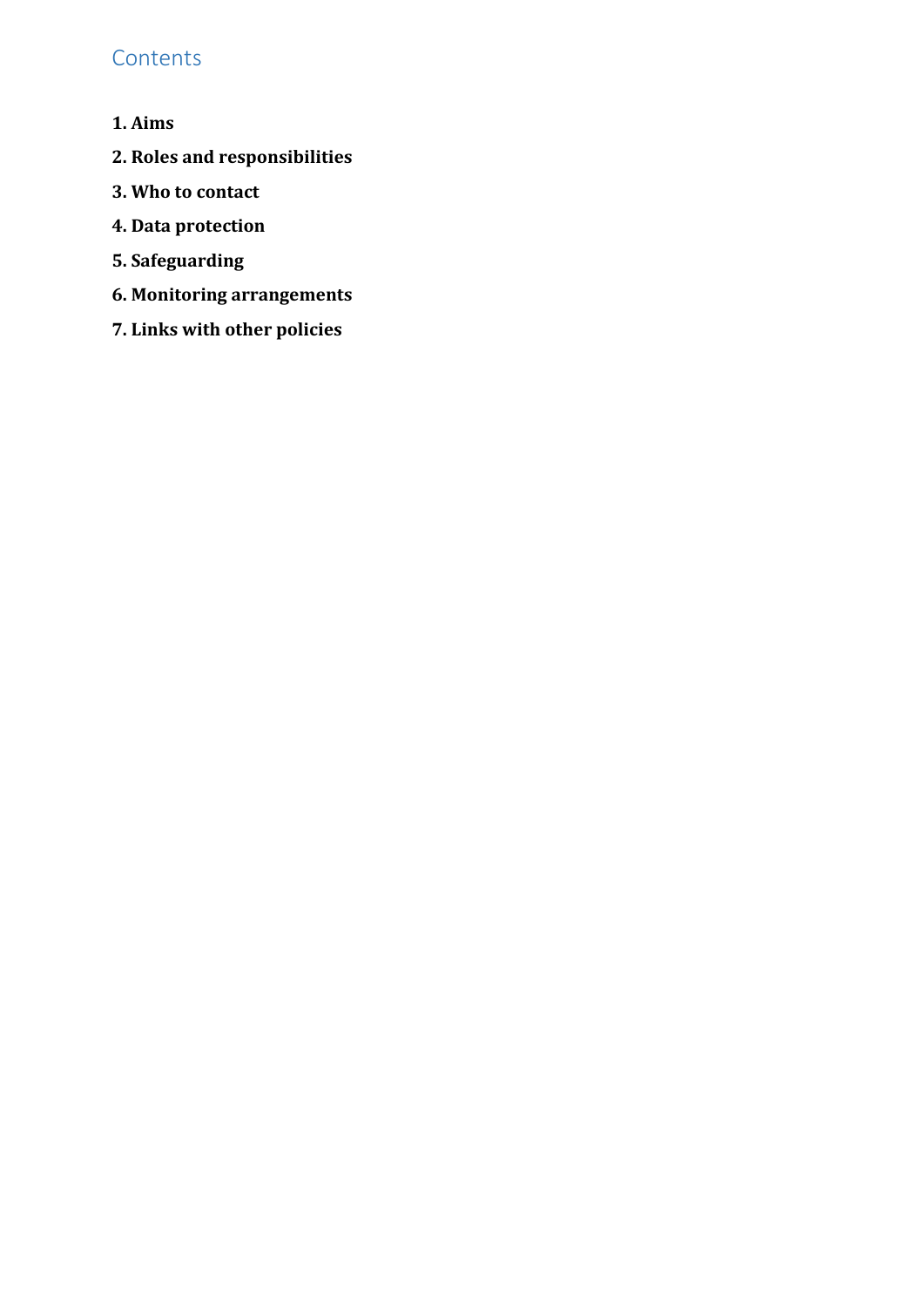# **1. Aims**

This remote learning policy aims to:

- Ensure consistency in the approach to remote learning should a school/year group/class go into lockdown so that students across TSAT schools experience the same high quality offer
- Set out expectations for all members of the school community with regards to remote learning
- Provide appropriate guidelines for data protection

# **2. Roles and responsibilities**

During times when the school is unable to be open, or when a group of students is unable to access the school building, teaching staff are required to continue their role but in a different way. Teachers and teaching assistants will be asked to provide online learning and follow procedures to ensure that students still get access to education. It is expected that the switch to online learning will be immediate meaning the next working day.

All teaching, site, office and pastoral staff will be required to continue work where possible in adapted ways.

Trust schools commit to the following principles:

- Vulnerable families will be phoned weekly. This will be based on clear criteria that constitutes what defines the term 'vulnerable'. Each school will identify who the selected families are that need this provision.
- The platform staff and students use during lockdown will be the same platform for normal home learning. This ensures that staff, students, and parents are safe, knowledgeable and skilled in using the technology. The platform schools use is MS Teams for Education.
- The quality of homework will be given sufficient focus during normal school operations to provide confidence in leaders, teachers and students being able to switch effectively, and immediately, to remote learning.
- School leaders are committed to ensuring that teachers design remote learning thoughtfully drawing on the 7 principles for effective teaching and learning and on wider guidance.

# **2.1 Teachers**

- When providing remote learning, teachers must be available between normal working hours. If they're unable to work for any reason during this time, for example due to sickness or caring for a dependent, they should report this using the normal absence procedure. If a member of staff is required to provide online work or feedback then this will be delegated to a suitable person who can fulfil this role.
- Teachers are expected to provide a combination of synchronous and asynchronous learning as in a blended learning experience.
	- ➢ Synchronous- Students engage in course activities at a specific date/time requiring that everyone is online at the same time.
	- $\triangleright$  Asynchronous Students engage in activities at any time, contributing at their own pace.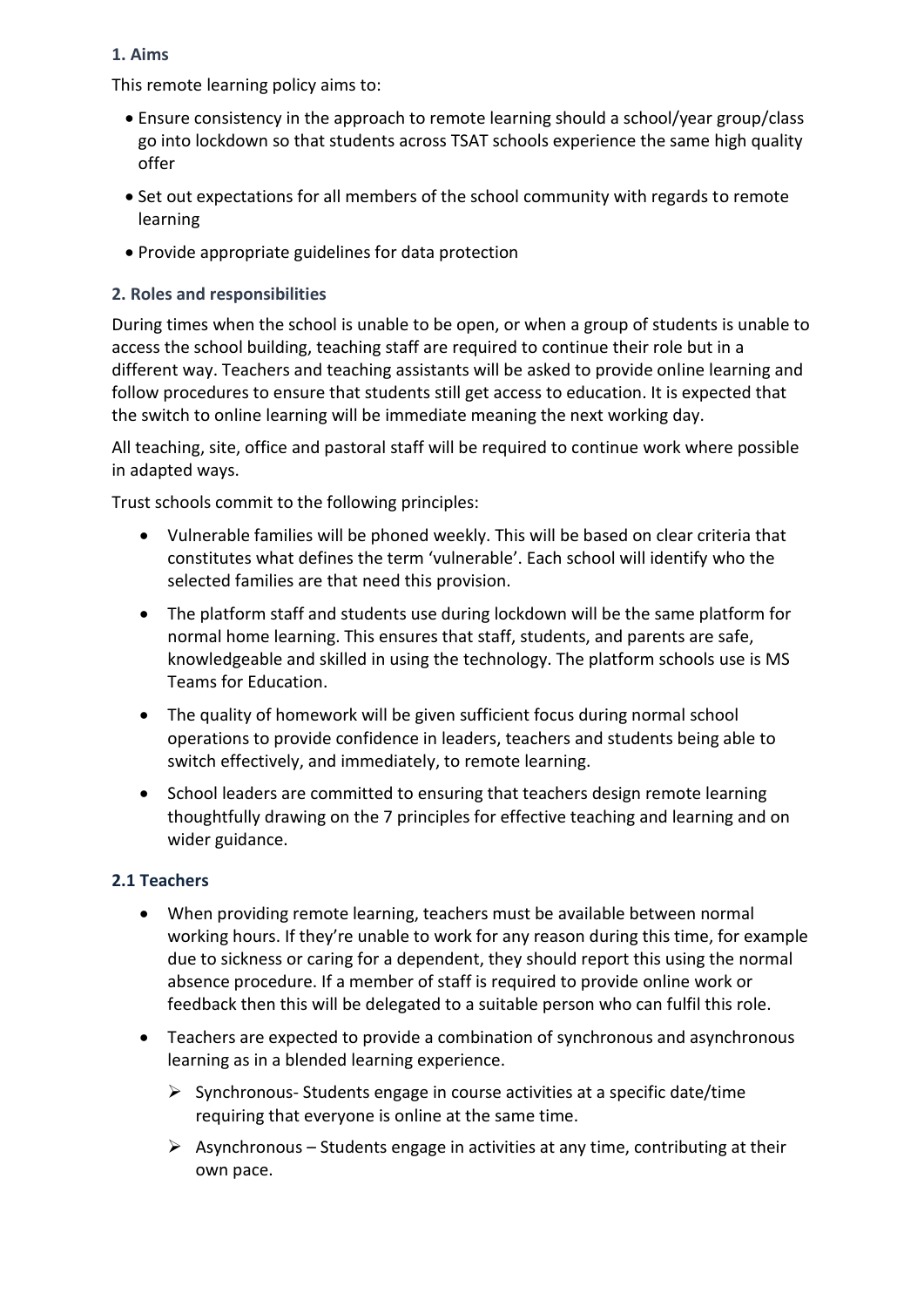- Students will then follow their normal timetable- teachers will ensure that each teaching session is a combination of live support and tasks for students to complete independently – uploading their work in a suitable, requested manner within MS Office. Teachers may choose to set the activities and then go off-line whilst students complete them; coming back on-line to summarise the outcomes from the session.
- Providing feedback on work:
	- o Teachers are expected to assess and feedback on work in line with school and departmental policies
	- o Teachers are expected to maintain the tracking of student progress through the digital tools provided for this purpose
- Form tutors are expected to register their students each morning and provide a space for students to talk. This can also be used to provide feedback to students on the quality of their interaction with the digital environment, offering praise and encouragement, as well as for students to know that their effort and engagement is being monitored.
- The needs of vulnerable learners will be met through training and deployment of accessibility tools.
- Special Education Needs Assistants and SENCOS may be asked to support the provision of work for specific children and to join live support sessions to offer breakout group support.
- Keeping in touch with pupils who aren't in school and their parents
	- $\circ$  Teachers will answer emails and requests from parents during school hours. The amount of time it takes for a teacher to get back to a parent regarding a concern must be within 48 hours.
	- o If a student isn't completing set work online, the teacher will notify parents with offers of support, such as from a pastoral member of staff. If the issue is arising solely from lack of effort, this will be logged as an academic progress concern.
- Attending virtual meetings with staff, parents and pupils:
	- $\circ$  Teachers will take part in a weekly department Teams meeting to ensure that the curriculum is being implemented effectively and to assess impact on students' progress.
	- o In any video/conference/live event, all teaching staff will wear appropriate clothing for the occasion.
	- o Filming/videos will take place in quiet locations with no background noise, or anything inappropriate in the background. MS Teams 'backgrounds' feature can be used to support this.

# **2.2 Teaching assistants**

When assisting with remote learning, teaching assistants must be available between their normal working hours. If they're unable to work for any reason during this time, for example due to sickness or caring for a dependent, they should report this using the normal absence procedure.

When assisting with remote learning, teaching assistants are responsible for:

o Children who need additional support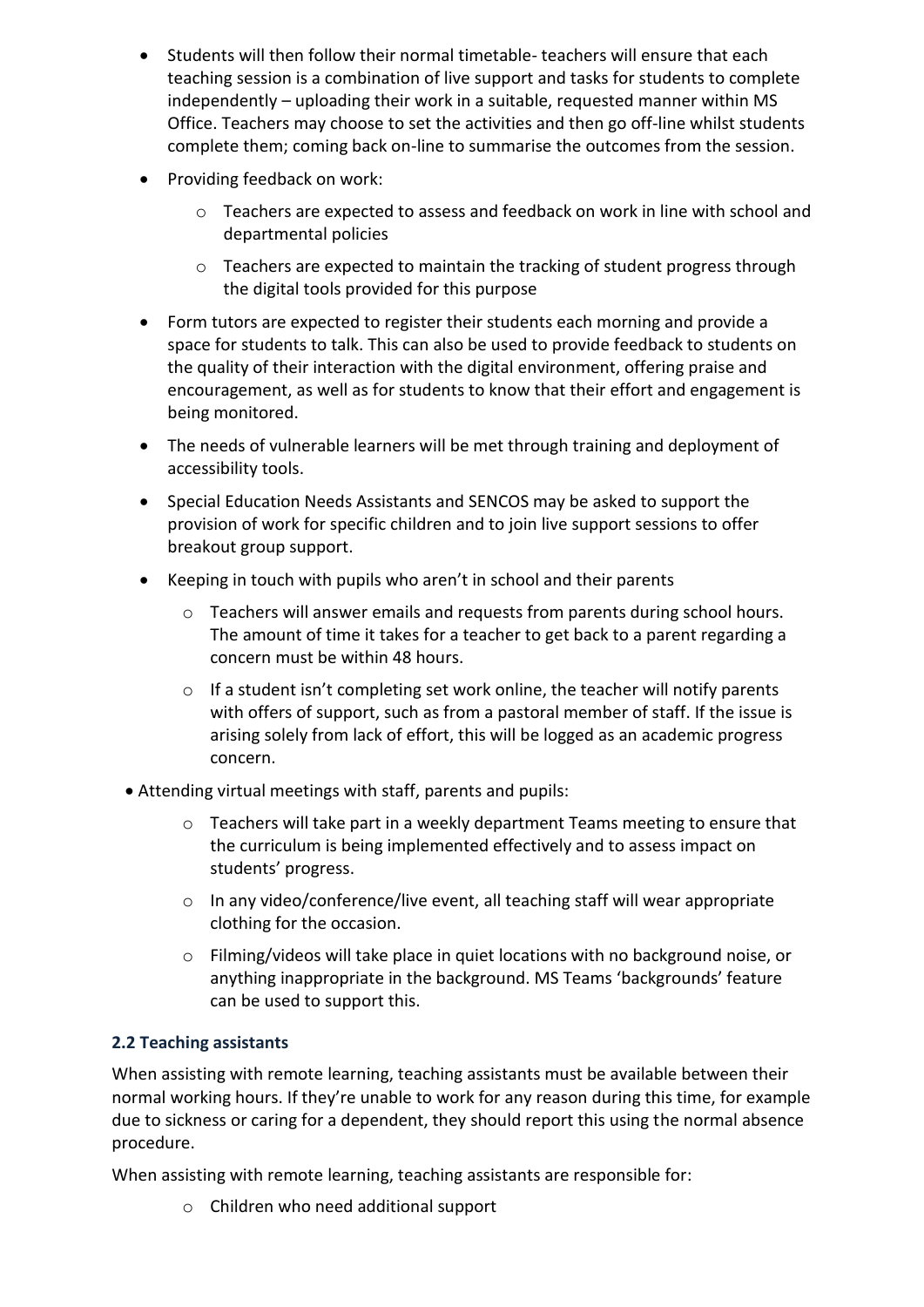- o Children who need additional challenge
- They will be expected to attend virtual meetings with teachers, parents and pupils wearing appropriate clothing and managing the background/noise within their own homes.
- They may be asked to host 'break out' sessions during live events where they are providing intervention on a small group basis. For students age 13+, this can be on a 1:1 basis. This should be recorded and consent sought at the start of the session to make the recording – with the consent giving also recorded. The video must be stored securely in MS Stream and not shared.

# **2.3 Subject leads**

Alongside their teaching responsibilities, subject leads are responsible for:

- Ensuring that their subject is being taught effectively and the curriculum coverage, pace and depth is secure.
- Working with teachers to make sure that the needs of vulnerable learners are being met.
- Monitoring the quality of remote learning set by teachers in their subject, student engagement and progress with meeting assignments deadlines.
- Monitoring the academic progress of students and being able to report effectively on this and identify interventions.
- Alerting teachers to resources they can use to teach their subject remotely

## **2.4 Senior leaders**

Alongside any teaching responsibilities, senior leaders are responsible for:

- Co-ordinating the remote learning approach across the school to ensure everyone is able to use digital tools with confidence.
- Monitoring the effectiveness of remote learning –conducting regular meetings with teachers and subject leaders, reviewing the learning set and providing overviews of academic progress.
- Ensuring data protection and safeguarding considerations and policies are implemented.

# **2.5 Designated safeguarding lead**

The DSL is responsible for:

- $\triangleright$  Responding to any concerns/queries that is brought to their attention through safeguard
- ➢ Communicating with the Local Authority Safeguarding Team to ensure multiagencies have all relevant information
- ➢ Ensuring staff remain trained in all areas such as FGM/Missing in Education/PREVENT.
- $\triangleright$  Conducting and sometimes leading Early help meetings virtually
- $\triangleright$  Supporting families who have requested support or who are identified by teaching staff.

# **2.6 IT staff**

IT staff are responsible for: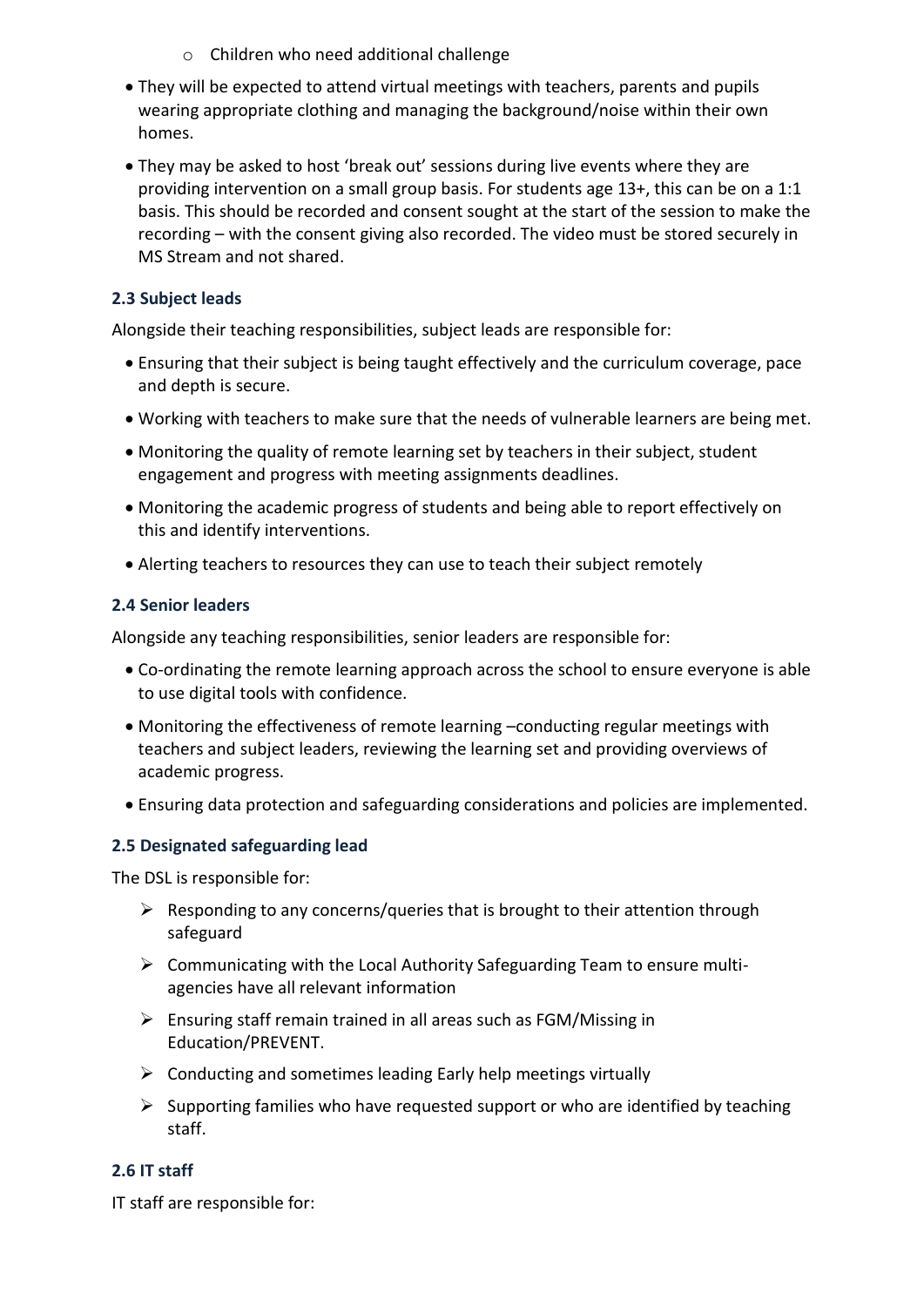- Fixing issues with systems used to set and collect work
- Helping staff and parents with any technical issues they're experiencing (with contact made by parents via the school office)
- Reviewing the security of remote learning systems and flagging any data protection breaches to the data protection officer
- Assisting pupils and parents with accessing the internet or devices (with contact made by pupils and parents via the school office)

#### **2.7 Pupils and parents**

Staff can expect students learning remotely to:

- Be contactable during the school day although consider they may not always be in front of a device the entire time
- Complete work to the deadlines set by teachers
- Seek help if they need it, from teachers or teaching assistants
- Alert teachers if they're not able to complete work
- Behave appropriately online. To support this, leaders will:
	- Make staff aware of the DigiSafe guidance
	- Provide training for children on digital citizenship and how to operate in a live environment e.g. using the hands up function
	- Make sure teachers have been trained on how to manage a live support session and the tools available to manage behaviour online
	- Ask staff to issue a short reminder of expectations each time a live support session is delivered and/or check children's understanding of appropriate behaviour
	- Amend their behaviour for learning policies to include a section on online behaviour and make sure that consequences are referred to and that staff, children and parents understand what they are.

Staff can expect parents with students learning remotely to:

- Make the school aware if their child is sick or otherwise can't complete work
- Be respectful when making any complaints or concerns known to staff
- Ensure that their child behaves appropriately online and support the school if consequences for poor behaviour need to be given

#### **2.8 Governing board**

The governing board is responsible for:

Monitoring the school's approach to providing remote learning to ensure the quality of education.

- Ensuring that staff are certain that remote learning systems are appropriately secure, for both data protection and safeguarding reasons
- Ratifying changes to the behaviour for learning policy to take account of online learning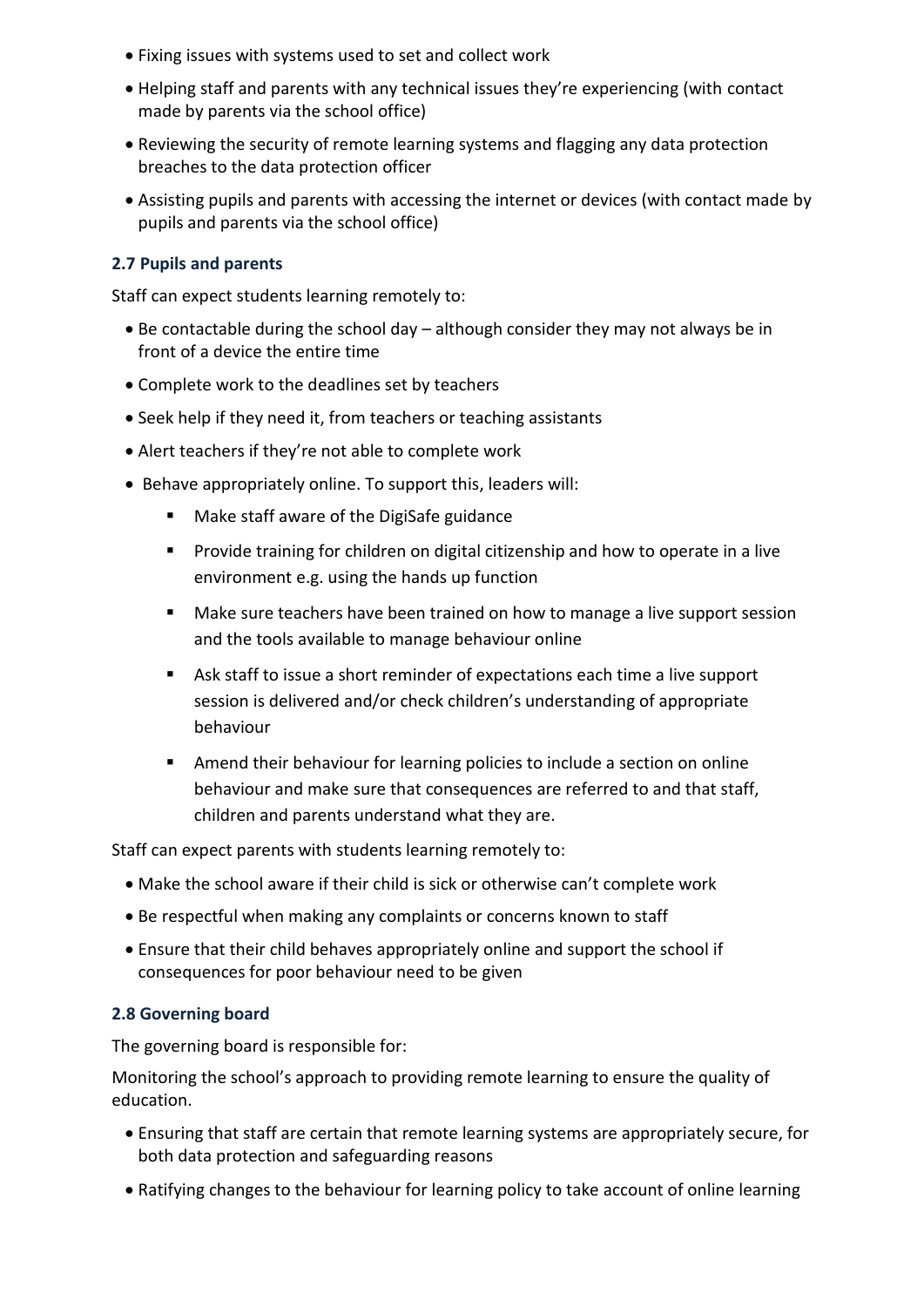#### **3. Who to contact**

If staff have any questions or concerns about remote learning, they should contact the following individuals:

- Issues in setting work talk to the subject leader
- Issues with behaviour talk to the form tutor
- Issues with IT report this to IT helpdesk by emailing [helpdesk@thinking](mailto:helpdesk@thinking-technology.com)[technology.com](mailto:helpdesk@thinking-technology.com)
- Issues with their own workload or wellbeing talk to their line manager
- Concerns about data protection talk to the deputy data protection officer Kelly Denton
- Concerns about safeguarding talk to the DSL

## **4. Data protection**

#### **4.1 Accessing personal data**

When accessing personal data for remote learning purposes, all staff members will:

- Use the secure email system for TSAT and ensure laptops/devices are password protected.
- Use school devices where possible when working from home. If this is not possible, use a secure computer which cannot be accessed or seen by anyone else. All apps must be accessed via a password and not remain open when unattended
- Not download personal data to personal device

#### **4.2 Processing personal data**

Staff members may need to collect and/or share personal data such as part of surveys and Microsoft forms as part of the remote learning system. As long as this processing is necessary for the school's official functions, individuals won't need to give permission for this to happen.

However, staff are reminded to collect and/or share as little personal data as possible online.

#### **4.3 Keeping devices secure**

All staff members will take appropriate steps to ensure their devices remain secure. This includes, but is not limited to:

- Keeping the device password-protected strong passwords are at least 9 characters, with a combination of upper and lower-case letters, numbers and special characters (e.g. asterisk or currency symbol)
- Ensuring the hard drive is encrypted this means if the device is lost or stolen, no one can access the files stored on the hard drive by attaching it to a new device
- Making sure the device is locked if left inactive for a period of time and when member of staff moves away from device
- Not sharing the device among family or friends with any application/programme or document open or accessible without a password
- Installing antivirus and anti-spyware software
- Keeping operating systems up to date always install the latest update